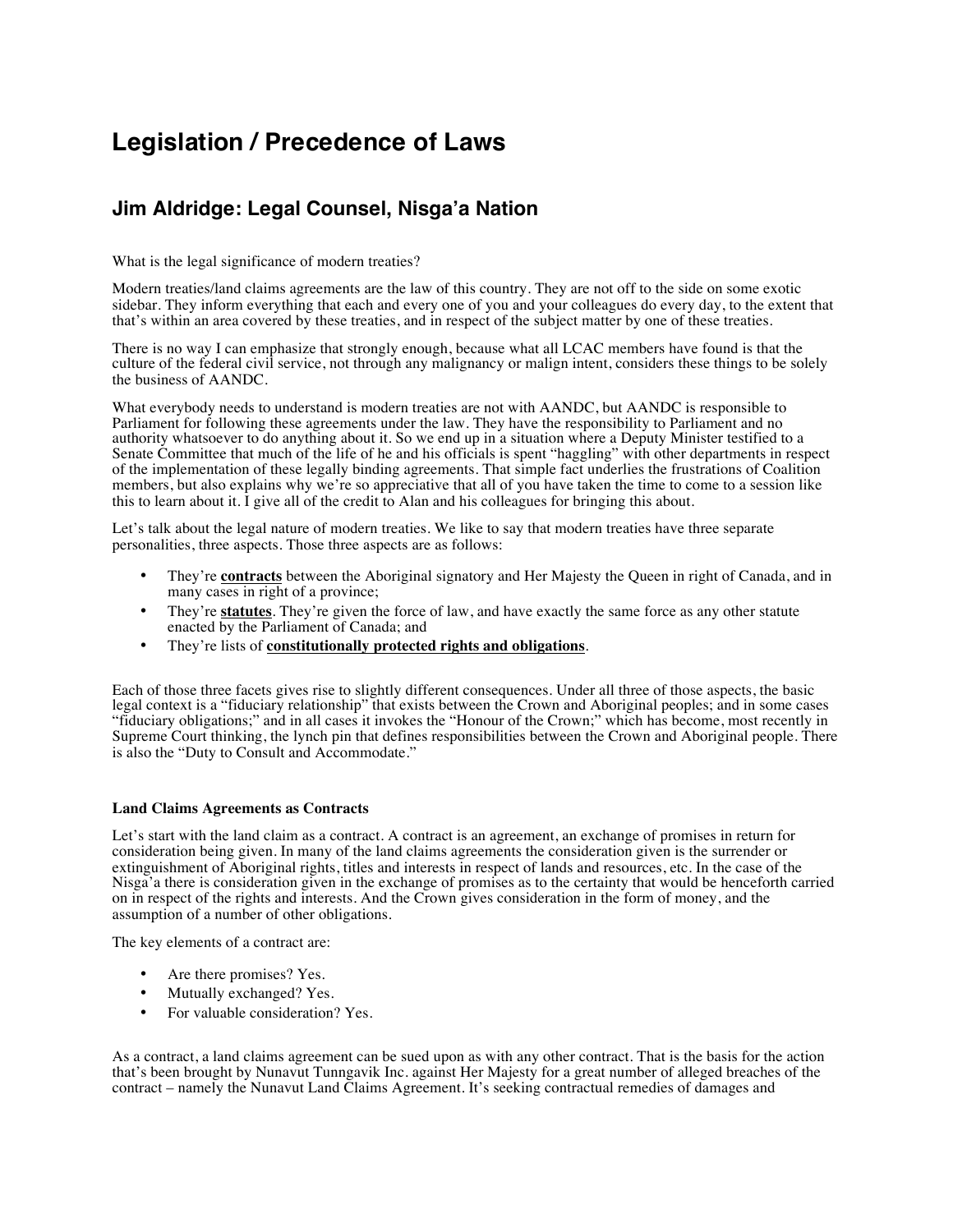declarations. Last year the Nunavut Court of Justice awarded a summary judgment in respect of one of the violations.

There is an obligation in the Nunavut Land Claims Agreement for Her Majesty to establish a General Monitoring Plan that would monitor environmental and socio-economic data, and coordinate and keep track of important economic and environmental information that would assist in planning and decision making. From 1993 until after the lawsuit was commenced the General Monitoring Plan didn't happen. It is now underway. On that question, the court agreed that there had been a breach of the contract, and agreed that the damages that should be awarded to the Inuit would be based not upon ordinary contractual principles, but in terms of "disgorgement." The Crown must "disgorge" all the money it saved by failing to fulfill its promise. The Crown cannot reap a benefit by simply failing to do what it promised to do, and keep the cash. It ordered \$14.8 million be paid to the Inuit. Her Majesty appealed, the Nunavut Court of Appeal heard the appeal, and we're awaiting a decision.

This illustrates the contractual nature of the agreement and the fact that parties find themselves in the contractual world when looking at their obligations.

### **Land Claims Agreements as Statutes**

One of the frustrating things that people with land claims agreements have encountered in dealing with departments other than AANDC, is the argument, "Yes, I know that the agreement requires this and we respect your agreement, but we have to make our decisions and carry out our duties in accordance with the statutory framework of our department;" i.e. Fisheries Act, Environmental Assessment Act, etc. Here again, there is a failure to recognize that the settlement legislation passed by Parliament ratifying these treaties gives them the force of law. They are in every way, every bit as much a statute as the Fisheries Act, or the Canadian Environmental Assessment Act, or any other regulation.

When federal departments are confronted with the treaty issue, it's important to understand that your statutory and regulatory world is defined intrinsically by the land claim agreement just as much as the governing statute of your department.

A contract is strictly between the parties to the contract. I can't sue on a contract made between two other people. They can sue each other, but I can't, because I'm not a party to the contract. However, when you give something statutory effect, it's binding on the world, whether you're party to it or not, and that's the difference between a statutory obligation and a contractual obligation. Statutes bind everyone. Statutes are sometimes inconsistent with each other, and there is a whole legal world concerned with how to sort out such differences.

Virtually all land claims agreements say that if there is a conflict or inconsistency between the provisions of the land claims agreement and any other federal law or regulation, the land claims agreement prevails. It's a trump rule. The settlement legislation, which is legislation Parliament enacts in order to give effect and statutory effect to these agreements, will itself say "In the event of a conflict or inconsistency between this act and any other act, the settlement legislation prevails." So it was a failure to understand that led to the Crown proceeding with a bill called S8. It originated in the Senate, was called The Clean Drinking Water Act. A laudable intention; to govern safe drinking water on reserves under the Indian Act. But in a moment of dramatic overreaching, a clause was included saying that the provisions of that Act would also apply to people with land claims agreements, and if people with land claims agreements opted in, then the act in the regulations would prevail over the land claims agreement, the settlement legislation, and any laws passed by a self governing nation.

So what we then had was warring prevailing legislation. It was a real problem, but to the considerable credit of the Department and the Minister, that clause was withdrawn prior to the enactment of the Act.

### **Land Claims Agreements as Constitutionally Protected Agreements**

There are different kinds of constitutional protection. There are some things, most notably the division of powers between federal and provincial governments, that simply cannot be altered. If the federal government enacts a law, and the courts find that it's in respect of a matter assigned exclusively to the province, the federal law is simply invalid, it is of no force and effect. We call it *ultravires.* You cannot justify a federal law that is enacted in respect to a matter of provincial jurisdiction, and vice versa. If a provincial law invades federal jurisdiction, it's *ultravires*, and has no force and effect.

There is a different kind of constitutional protection that applies to sections of the Charter of Rights and Freedoms. It is governed by Section 1 of the Charter of Rights and Freedoms. "The rights in this Charter are subject to reasonable limitation prescribed by law as may be demonstrably justified in a free and just society." In other words,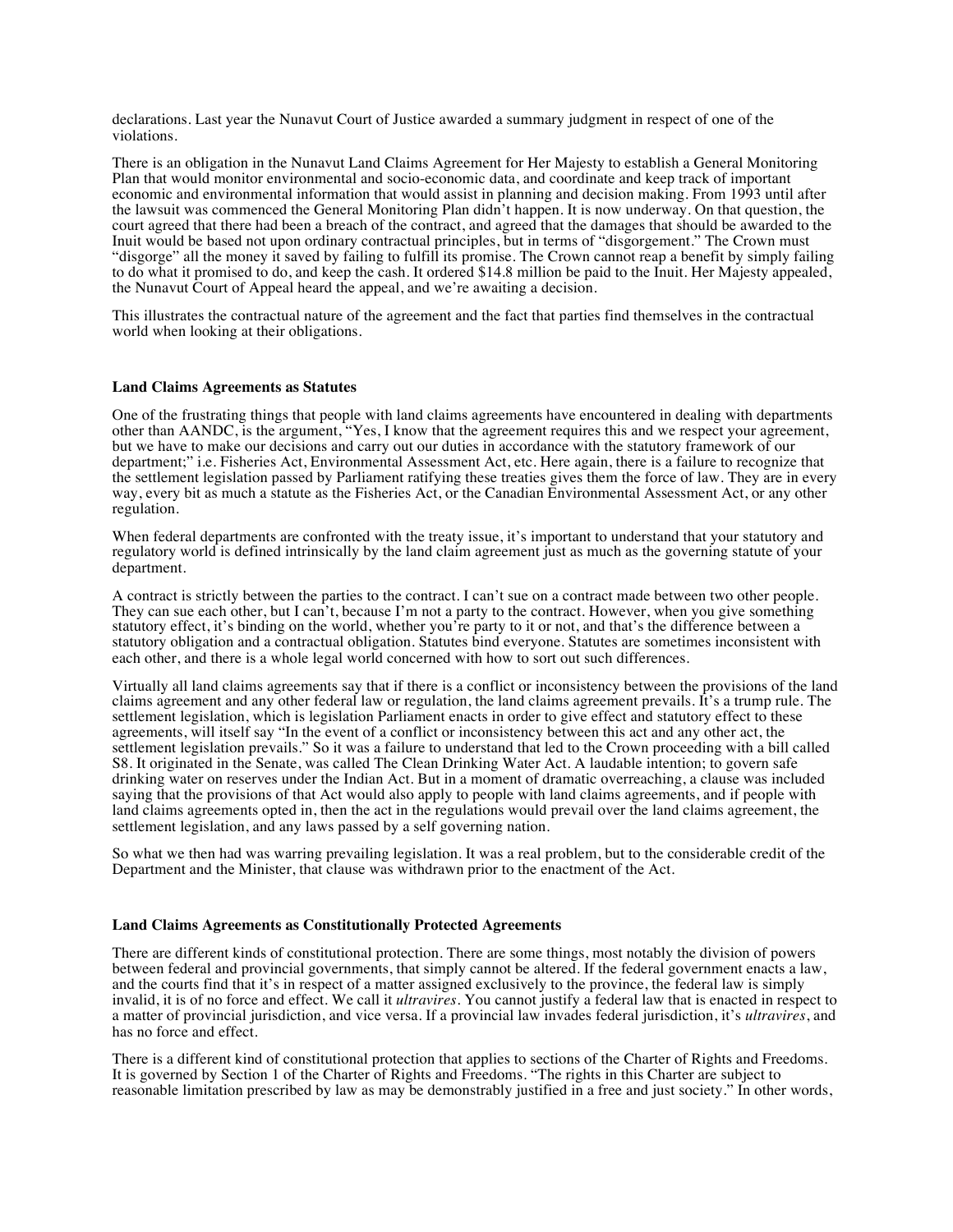Parliament and the provincial legislatures are able to pass laws inconsistent with Charter rights if those laws can be shown to be demonstrably justified in a free and democratic society.

The Supreme Court of Canada has articulated a number of tests to determine which laws will get through Section 1 and which won't. However, Section 35 is not part of the Charter of Rights, which is in Part 1 of the Constitution Act; it's in Part 2. Thus, Section 1 does not reach it. The Supreme Court of Canada, in the Regina vs. Sparrow decision, ruled that Section 35 rights are not absolute. In this decision the Supreme invented a test for "The justified infringement of Aboriginal rights." What they said was "Section 1 does not apply, but Aboriginal rights are not absolute, they can be infringed provided that:

- It's in pursuit of a valid legislative objective
- The justification has to be in accordance with the Honour of the Crown

It's here that the phrase "Honour of the Crown" is inserted into the debate. In order to show that it's justified in accordance with the honour of the Crown, the court provided a list of factors to be considered that were described as "a justificatory standard." They named a number of things that would be looked at to decide whether the justificatory standard had been met:

- Was compensation offered?
- Was it a minimum amount of infringement to achieve the desired end?
- Did you consult with the Aboriginal people before infringing their rights?

This justificatory standard tied the Honour of the Crown to the Duty to Consult, but duty to consult is then defined in the context of how you would justify an infringement, instead of simply complying with the law. The next thing that comes up is in the Haida case. The Haida asserted Aboriginal title and rights to Haida Gwaii, their traditional homeland, and they hadn't proven them in court, and they hadn't reached a treaty, but they asserted their rights. The question was: was there nonetheless a duty to consult with them in the face of these asserted rights? The Supreme Court of Canada said yes, there is. But of course the depth of consultation required will depend upon the "strength of the claim." This has since given rise to a new wave of effort to measure the strength of claims.

A distinction must be made between the common law duty to consult and the duty to consult in modern land claims agreements. They are very different in that the claims actually set out what consultation will take place and how it will occur. Consultation in modern land claims agreements should not be informed, much less governed by, the policy you may have heard of about the Crown's consultative requirements, which has been generated in the context of the common law duty to consult.

So then what are your obligations? Interestingly, the best and most recent analysis of the Crown's duties (that means all federal departments, the whole of government). The Supreme Court of Canada has pronounced in the Manitoba Metis Federation case that the facts and legal issues involved in that case gave rise to pronouncements by the Supreme Court of Canada about all treaty and constitutional obligations to Aboriginal people. But they're of particular relevance to modern land claims agreements. I've summarized those into a number of bullets:

- Treaty obligations must be broadly interpreted in accordance with their purpose (no legalistic parsing, overlawyering the words).
- An honourable interpretation of a treaty obligation cannot be a legalistic one that divorces the words from their purpose.
- The Honour of the Crown requires it to act diligently in pursuit of its solemn obligations and the honourable reconciliation of Crown and Aboriginal interests (The Crown can't say "We'll get around to that, it's not in this year's budget, not in my work plan, my approved mandate doesn't include it, etc.).
- The law assumes that the Crown always intends to fulfill its solemn promises, including constitutional obligations. At a minimum, sharp dealing is not permitted (leading an Aboriginal group to think that one approach will be taken when another is intended is sharp dealing).
- If the Honour of the Crown is pledged to the fulfillment of its obligations, it follows that the Honour of the Crown requires the Crown to endeavour to ensure its obligations are fulfilled
- Crown servants must seek to perform the obligation in a way that pursues the purpose behind the promise. The Aboriginal group must not be left with an empty shell of a treaty promise. (Unfortunately, over the past years many people with modern treaties have felt they have been left with an empty shell).

So we don't need to wait for departmental briefing papers to be approved up the food chain in order to tell Crown servants what their obligations are. The Supreme Court of Canada has done that heavy lifting for you. You look at